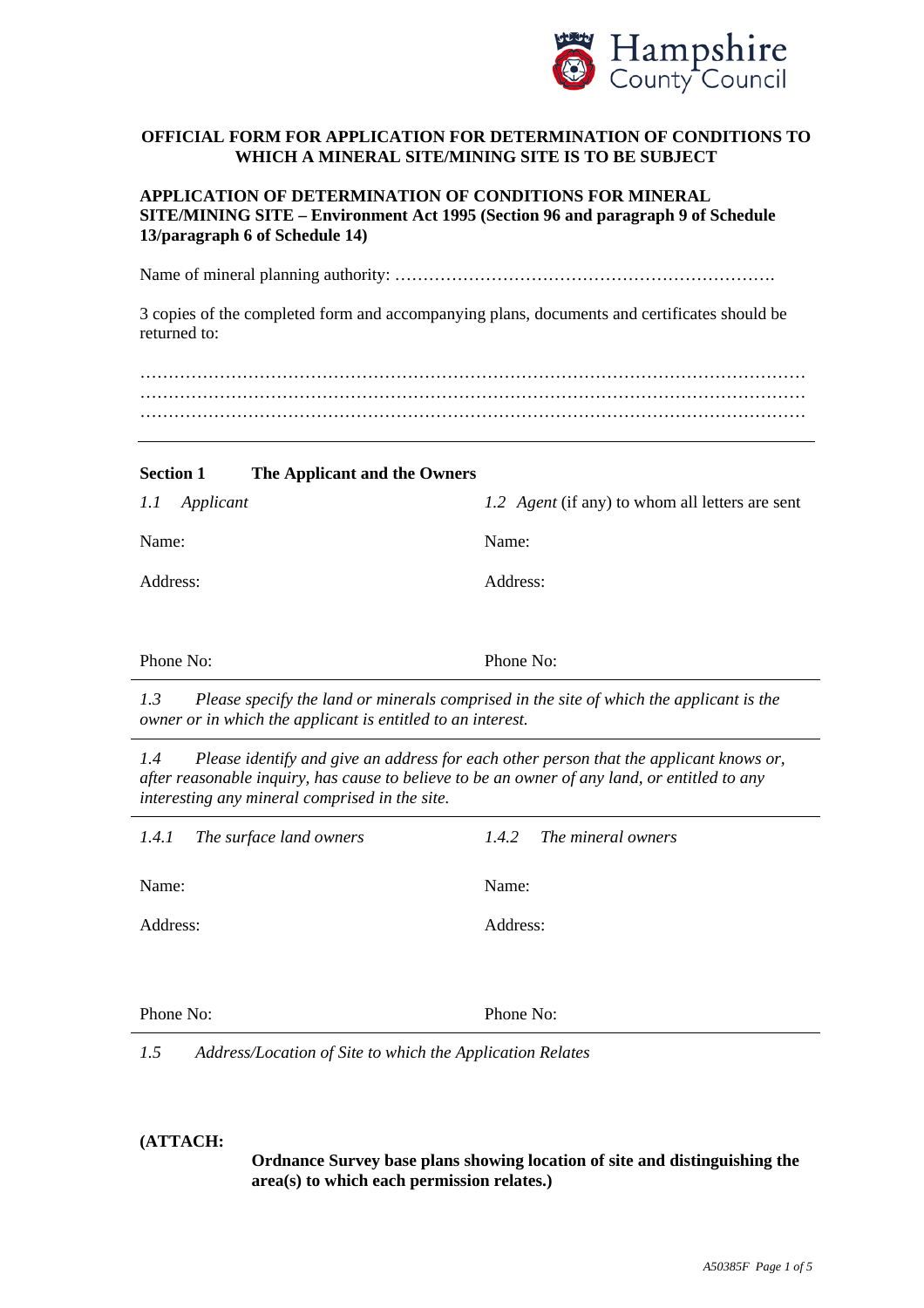

# *1.6 Type of Application*

Please state whether this application is made in connection with an initial review or a periodic review. If made in connection with a periodic review, please state which review – *ie* first, second, third etc.

## *1.7 Planning Permissions relating to the Site*

Please list all planning permissions for development consisting of the winning and working of minerals or involving the depositing of mineral waste.

## **Section 2 Current Use of the land covered by the Permission(s)**

2.1 Please give a general description of the land covered by the permission(s):

- 2.2.1 Total area of the land covered by the permission(s) (in hectares):
- 2.2.2 Total area to be excavated (in hectares):
- 2.2.3 Total area to be used for the depositing of mineral waste (in hectares)
- 2.3 Please describe the present uses of the land: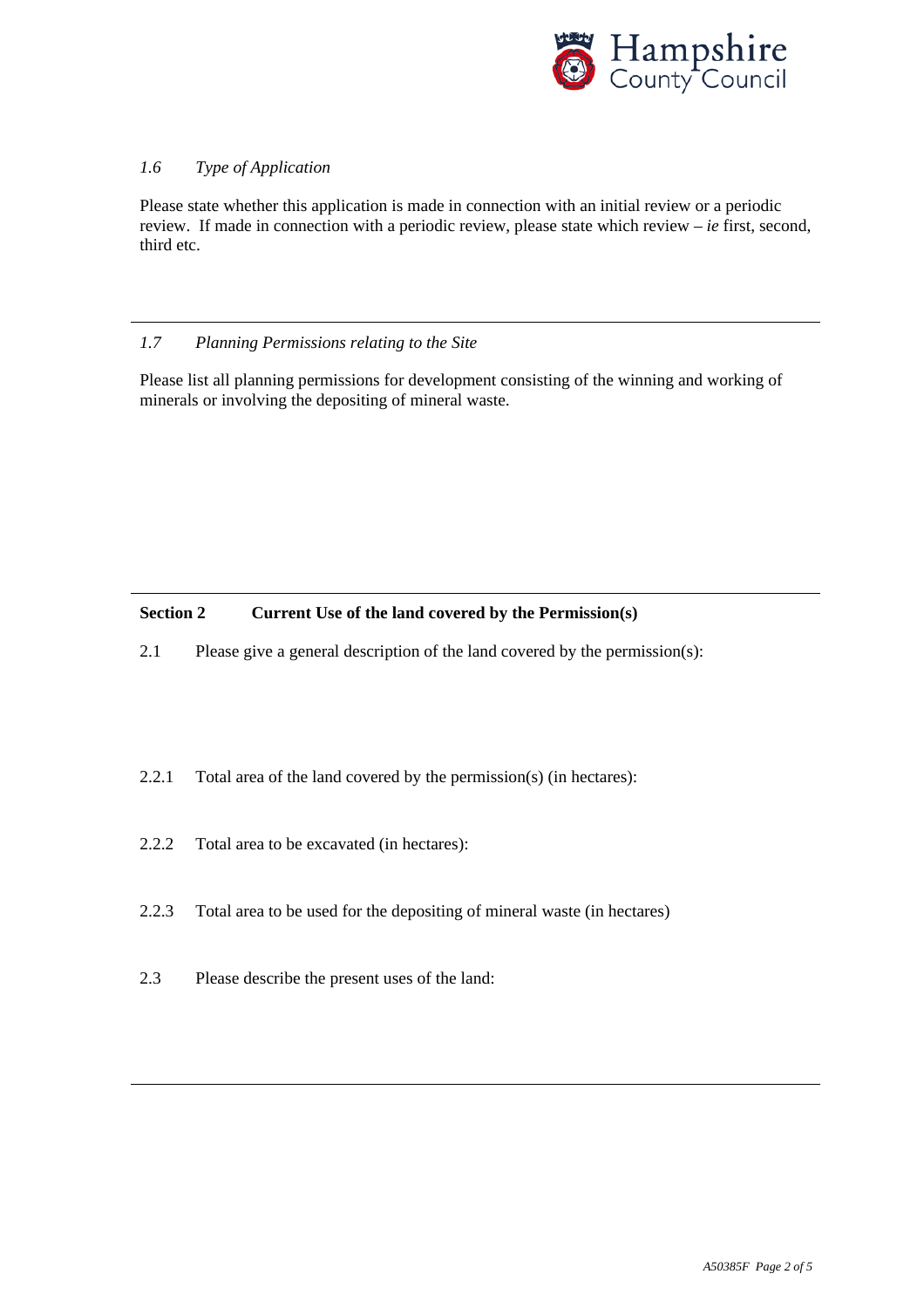

# **Section 3 Details of any land adjoining the permission area owned or controlled by the applicant**

3.1 Give the particulars of the applicant's interest in adjoining land (outline in blue on ordnance survey base plan):

3.2 Give details of any other planning permission relating to the land covered by the permission or to any land specified in 3.1 above:

Please give planning permission reference number(s):

### **Section 4 Nature of intended future development at site**

Give details of any intended:

- 4.1 Lateral extension of existing working:
- 4.2 Deepening of existing working:
- 4.3 Extension of existing operations for depositing mineral waste:
- 4.4 Re-opening of a disused working:
- 4.5 Re-activation of operations for the depositing of mineral waste:

#### **Section 5 Proposed Conditions**

5.1 Please set out in an attached schedule, the conditions to which to propose the permission(s) should be subject. The conditions should cover:

- ∗ Duration of the permission(s)
- ∗ Access, Traffic and Protection of the Public Highway
- ∗ Working Programme
- ∗ Environmental Protection
- ∗ Landscaping
- ∗ Restoration
- ∗ After-use
- ∗ Aftercare (where appropriate)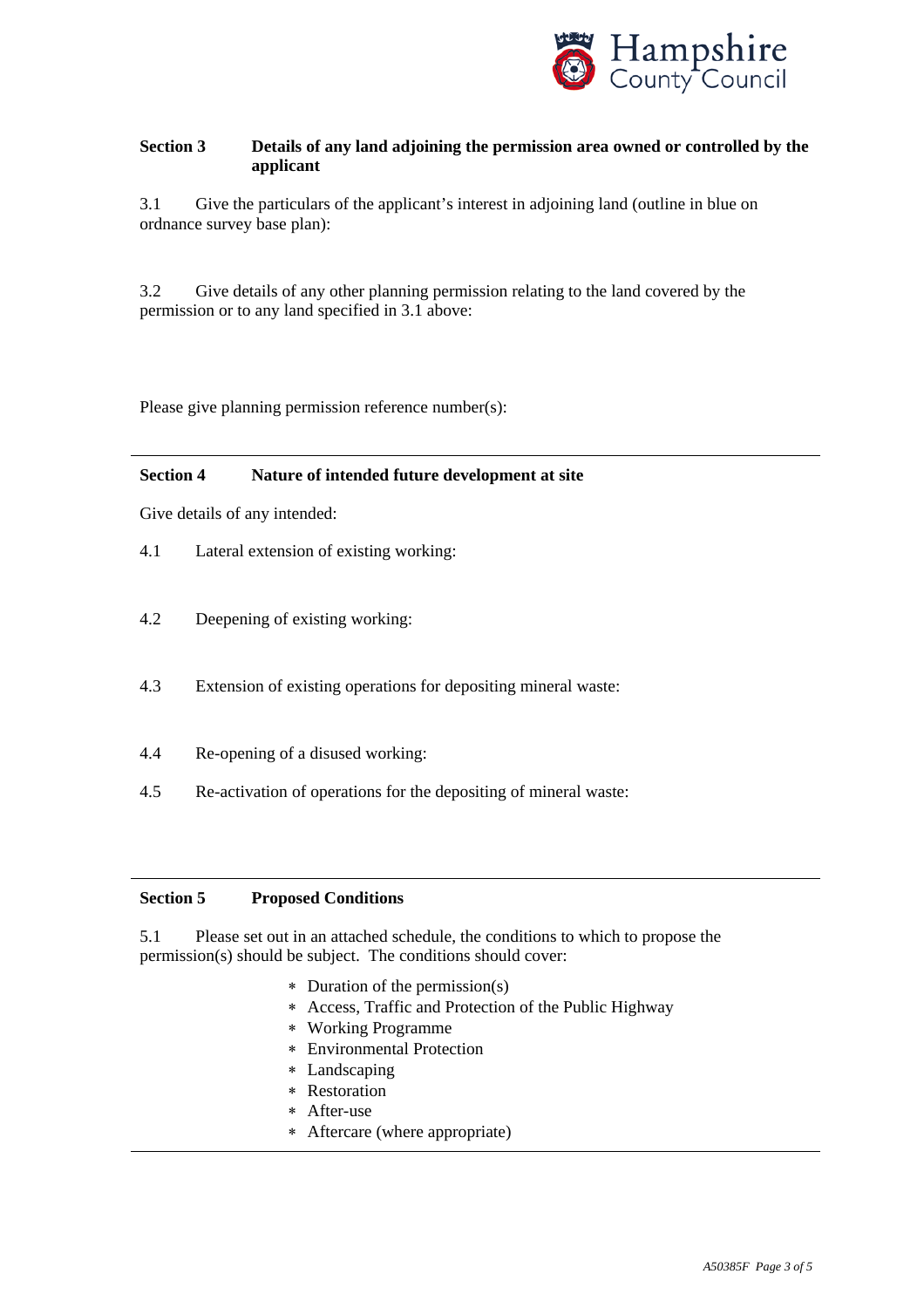

### **Section 6 Plans and Drawings**

In addition to the location plan, plan showing the area of the permission(s) (and adjoining areas in the applicant's ownership or control, where appropriate), attach plans showing the following:

6.1 The existing surface levels over the area of extraction and/or depositing and land in the immediate vicinity.

6.2 The general method of working, including details of direction and phasing.

6.3 The proposed final levels of the worked out areas prior to restoration.

6.4 The proposed surface area, height and location of mineral stockpiles; topsoil; subsoil; overburden mounds and mineral waste deposits.

- 6.5 Details of the access to the site, parking, loading, unloading areas etc.
- 6.6 Details of landscaping and restoration including the final levels of the restored site.
- 6.7 Details of services crossing or adjacent to the site, eg drainage, gas or electricity supplies.
- 6.8 Details of land to remain unworked within the area of application.

### **Section 7 Voluntary Agreements**

7.1 Please indicate the need for any agreements to achieve environmental acceptability and after-use identification in pre-application discussions.

### (**ATTACH:**

Outline or draft agreements.)

### **Section 8 Notification and Certification of Application**

The applicant must be accompanied by the appropriate certificates and notices required by the Town and County Planning Act 1990, as if it were an application for planning permission.

# (**ATTACH:**

appropriate certificates and notices.)